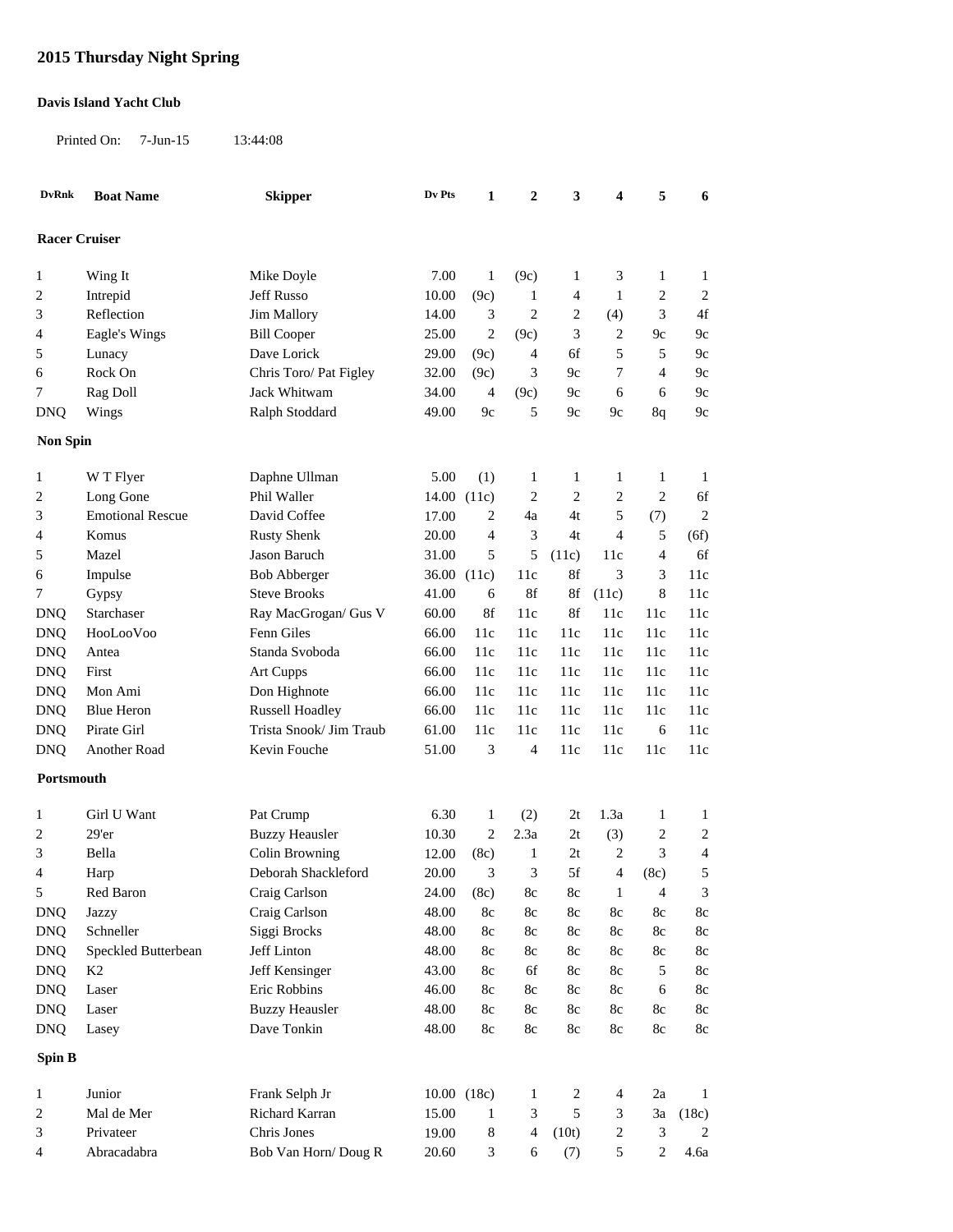| 5          | Whirligig               | <b>Charlie Cushing</b>  | 28.00       | (9)              | 7              | 3                | $\,8\,$        | 6              | 4                       |
|------------|-------------------------|-------------------------|-------------|------------------|----------------|------------------|----------------|----------------|-------------------------|
| 6          | Dr Bligh                | Mike Maher              | 38.00       | 7                | 8              | 10t              | (11)           | 8              | 5                       |
| 7          | <b>Bay Wolf</b>         | John Brennan            | 39.00       | 4                | 5              | (18c)            | 7              | 5              | 18c                     |
| 8          | Boat                    | Larry Willis            | 41.00       | 5                | 10             | 10 <sub>t</sub>  | 9              | 7              | (18c)                   |
| 9          | Tenacity                | Ken Hardy               | 44.00 (18c) |                  | 18c            | 6                | 1              | $\mathbf{1}$   | 18c                     |
| 10         | 88                      | David Ciesla            | 48.00 (18c) |                  | $\overline{2}$ | $\mathbf{1}$     | 18c            | 9              | 18c                     |
| 11         | Untouchable             | <b>Allen Saunders</b>   | 48.00       | 10               | (18c)          | $\overline{4}$   | 6              | 10             | 18c                     |
| 12         | Forerunner              | Tim Ruman/Frank Selp    | 52.00       | 11               | 11             | (14f)            | 10             | 11             | 9f                      |
| 13         | Volant II               | John Gifford            | 59.00       | 6                | 9              | 8                | (18c)          | 18c            | 18c                     |
| 14         | <b>Bob Sled</b>         | <b>Bob Bilthouse</b>    | 63.00       | 13q              | 13q            | 14q              | 14q            | (16q)          | 9q                      |
| <b>DNQ</b> | Ruckus                  | Tom DiGiacomo           | 92.00       | $\overline{2}$   | 18c            | 18c              | 18c            | 18c            | 18c                     |
| <b>DNQ</b> | Touch 2 Play            | Martin Kullman          | 108.00      | 18c              | 18c            | 18c              | 18c            | 18c            | 18c                     |
| <b>DNQ</b> | Meltemi                 | Alex Korakis            | 108.00      | 18c              | 18c            | 18c              | 18c            | 18c            | 18c                     |
| <b>DNQ</b> | VX One                  | Robby Brown             | 108.00      | 18c              | 18c            | 18c              | 18c            | 18c            | 18c                     |
| <b>DNQ</b> | Alliance                | Bob Glaser/Tom Berry    | 79.00       | 18c              | 18c            | 18c              | 18c            | 4              | 3                       |
| <b>DNQ</b> | Cat's Meow              | Jeff Sinicki            | ,087.00     | 18c              | 18c            | 18c              | 99a            | 16q            | 18c                     |
|            |                         |                         |             |                  |                |                  |                |                |                         |
| Melges 24  |                         |                         |             |                  |                |                  |                |                |                         |
| 1          | Wicked Witch            | Joe Blouin              | 6.00        | $\overline{c}$   | (3)            | 1                | 1              | 1              | 1                       |
| 2          | Rogue                   | <b>Bob Kroetsch</b>     | 9.00        | $\mathbf{1}$     | $\mathbf{1}$   | 2                | $\sqrt{2}$     | (5c)           | 3                       |
| 3          | Firewater               | George Haynie           | 13.00       | 3                | (5c)           | 3                | 3              | $\overline{c}$ | $\overline{2}$          |
| 4          | Carmelita               | J.A. Booker             | 20.00       | (5c)             | $\overline{c}$ | $\overline{4}$   | $\overline{4}$ | 5c             | 5c                      |
| <b>DNQ</b> | Whiplash                | David Clement           | 30.00       | 5c               | 5c             | 5c               | 5c             | 5c             | 5c                      |
| <b>DNQ</b> | <b>Blade Runner III</b> | Howie Smith             | 30.00       | 5c               | 5c             | 5c               | 5c             | 5c             | 5c                      |
| J24        |                         |                         |             |                  |                |                  |                |                |                         |
|            |                         |                         |             |                  |                |                  |                |                |                         |
| 1          | Long Shot               | John Poulson            | 10.00       | (4)              | $\mathbf{1}$   | $\mathbf{1}$     | $\sqrt{2}$     | $\overline{c}$ | $\overline{4}$          |
| 2          | Ragged Edge             | Dan Kresge              | 10.00       | $\mathbf{1}$     | 3              | $\sqrt{2}$       | $\,1\,$        | (4)            | $\mathfrak{Z}$          |
| 3          | Sabotage                | Nate Vilardebo          | 18.00       | 3                | (7c)           | 6f               | 7c             | $\mathbf{1}$   | $\mathbf{1}$            |
| 4          | Irish                   | Michael Horan           | 23.00       | 5                | $\overline{2}$ | 3                | (7c)           | 7c             | 6f                      |
| 5          | Rabble Rouser           | Scott MacGregor         | 24.00       | $\overline{c}$   | (7c)           | 5t               | 3              | 7c             | $7\mathrm{c}$           |
| <b>DNQ</b> | Spoony Tactics          | Todd & Genoa Fedyszy    | 42.00       | 7c               | 7c             | 7c               | 7c             | 7c             | $7\mathrm{c}$           |
| <b>DNQ</b> | <b>SNF</b>              | Kat & Brian Malone      | 42.00       | 7c               | 7c             | 7c               | 7c             | 7c             | $7\mathrm{c}$           |
| <b>DNQ</b> | <b>USA 799</b>          | Robby Brown             | 42.00       | 7c               | 7c             | 7c               | 7c             | 7c             | 7c                      |
| <b>DNQ</b> | Lil Gringo              | John Izmirilian Ryan Ha | 42.00       | 7c               | $7\mathrm{c}$  | $7\mathrm{c}$    | $7c$           | 7c             | $7\mathrm{c}$           |
| <b>DNQ</b> | <b>USA 3223</b>         | Darby Smith             | 42.00       | $7\mathrm{c}$    | $7\mathrm{c}$  | $7\mathrm{c}$    | $7\mathrm{c}$  | $7\mathrm{c}$  | $7\mathrm{c}$           |
| <b>DNQ</b> | Kraken                  | Jeffrey Siewert         | 33.00       | 7c               | 7c             | 7c               | $7\mathrm{c}$  | $\mathfrak{Z}$ | $\sqrt{2}$              |
| Spin A     |                         |                         |             |                  |                |                  |                |                |                         |
|            |                         |                         |             |                  |                |                  |                |                |                         |
| 1          | No Limit                | Burns/Hobbs/ Zonnenbe   | 8.00        | (4)              | 1              | 1                | 3              | 1              | $\overline{\mathbf{c}}$ |
| 2          | Rocket                  | <b>Tarry Grimsdale</b>  | 10.00       | 3                | (4)            | 3                | $\mathbf{1}$   | $\overline{c}$ | $\mathbf{1}$            |
| 3          | Wired                   | Allen Thomas            | 18.00       | $\mathbf{1}$     | $\overline{c}$ | $\boldsymbol{2}$ | $\overline{4}$ | (9c)           | 9c                      |
| 4          | Fire & Ice              | George Cussins          | 21.00       | 5                | (7)            | 4                | 5              | 3              | $\overline{4}$          |
| 5          | J-Hawk                  | Dave Arata              | 25.00       | $\boldsymbol{2}$ | 3              | (9c)             | $\overline{c}$ | 9c             | 9c                      |
| 6          | Where U Kats At         | Jamie Myers             | 25.00       | (9c)             | 6              | 6f               | 6              | 4              | 3                       |
| 7          | Tampa Girl              | <b>Bill Terry</b>       | 29.00       | $\tau$           | 5              | (9c)             | $\tau$         | 5              | $\mathfrak s$           |
| <b>DNQ</b> | Time Bandit             | George Haynie           | 54.00       | 9c               | 9c             | 9c               | 9c             | 9c             | 9c                      |
| <b>DNQ</b> | Kicks                   | Peter Hartleb           | 51.00       | 6                | 9c             | 9c               | 9c             | 9c             | 9c                      |
| <b>DNQ</b> | Double Down             | Neal Burns/Robert Hobb  | 54.00       | 9c               | 9c             | 9c               | 9c             | 9c             | 9c                      |
| <b>DNQ</b> | Mad Cow 2               | Dave German/ Ed Ruark   | 54.00       | 9c               | 9c             | 9c               | 9c             | 9c             | 9c                      |
| Cats       |                         |                         |             |                  |                |                  |                |                |                         |
|            |                         |                         |             |                  |                |                  |                |                |                         |
| <b>DNQ</b> | Sundance                | Craig Carlson           | 4.00        | 0c               | 0c             | 2c               | 0c             | 2c             | 0c                      |
| <b>DNQ</b> | Catraption              | OH Rodgers              | 2.00        | 0c               | 0c             | $\mathbf{1}$     | 0 <sub>c</sub> | $\mathbf{1}$   | 0c                      |
| J70        |                         |                         |             |                  |                |                  |                |                |                         |
| <b>DNQ</b> | Hot Mess                | Rob Britts              | 1.00        | $\mathbf{1}$     | 0c             | 0c               | 0c             | 0c             | 0c                      |
|            |                         |                         |             |                  |                |                  |                |                |                         |